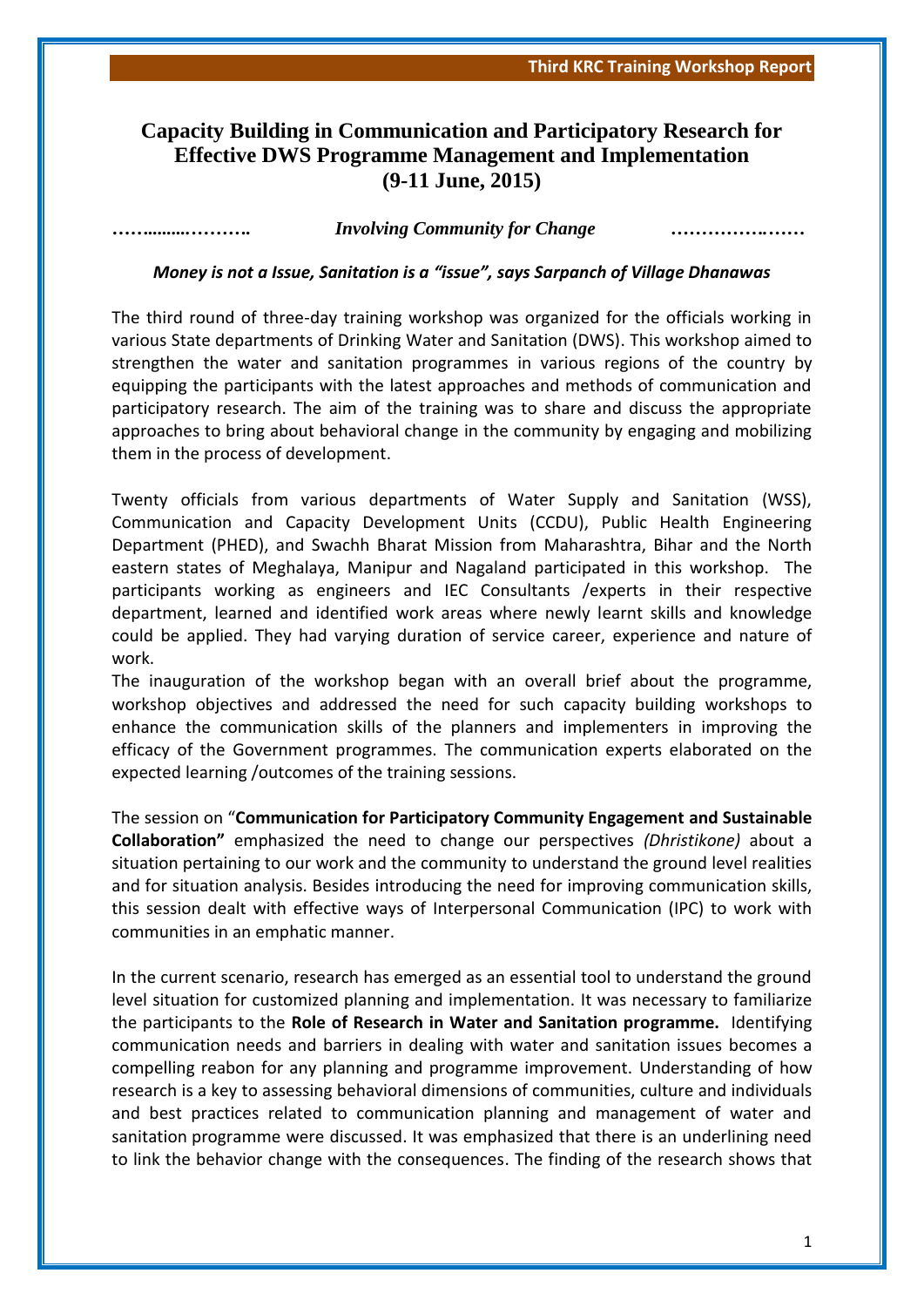there is substantial misinformation about the latrines and their use in the rural India and communication can focus on dispelling this misinformation.

The **New Media and Digital technology** available to us today can become effective tools for Participatory Research. Among the new digital tools available in the market, usage of emaps was explained and elaborated during the sessions. With the introduction of new technologies, data collection, analysis and presentation have become handy, some of the softwares are readily available for free usage. The participants were given hands-on-training to prepare 'My maps' which can be used for resource mapping during field visits. Computer labs weer used to prepare the village emaips for understanding the actual location and identifyign the covrage of facilities.

The practical aspects of carrying out the 'Participatory Research Methods and tools in the field such as methodical approach of gathering primary data in conducting community need assessment, situation analysis were also covered. The session stressed on understanding the usefulness of PRA for programme planning and implementation at grassroots.



On the second day of the workshop, the field exercise was carried out in the village of Dhanawas in Farukhnagar block of Gurgaon district, Haryana, to understand the water and sanitation issues at the community level and use of participatory research tools to collect data and information. The field activity provided experience of/use of participatory research methods comprising of Transect Walk, Focus Group Discussion and In-depth Interviews, observation techniques, resource mapping and social mapping. The participants interacted with the opinion leaders and the local community members to assess the facilities, resources, challenges and best practices in the villages.

In-depth interviews were conducted with the Sarpanch of Village Dhanwas, Block and Cluster Coordinators of Farukh nagar block, community women and men folk and other opinion leaders like elders, government officials, businessmen and teachers of the village. Methodical approach was used to understand the ground level realities of the village like socioeconomic, political, historical and cultural determinants related to the problems and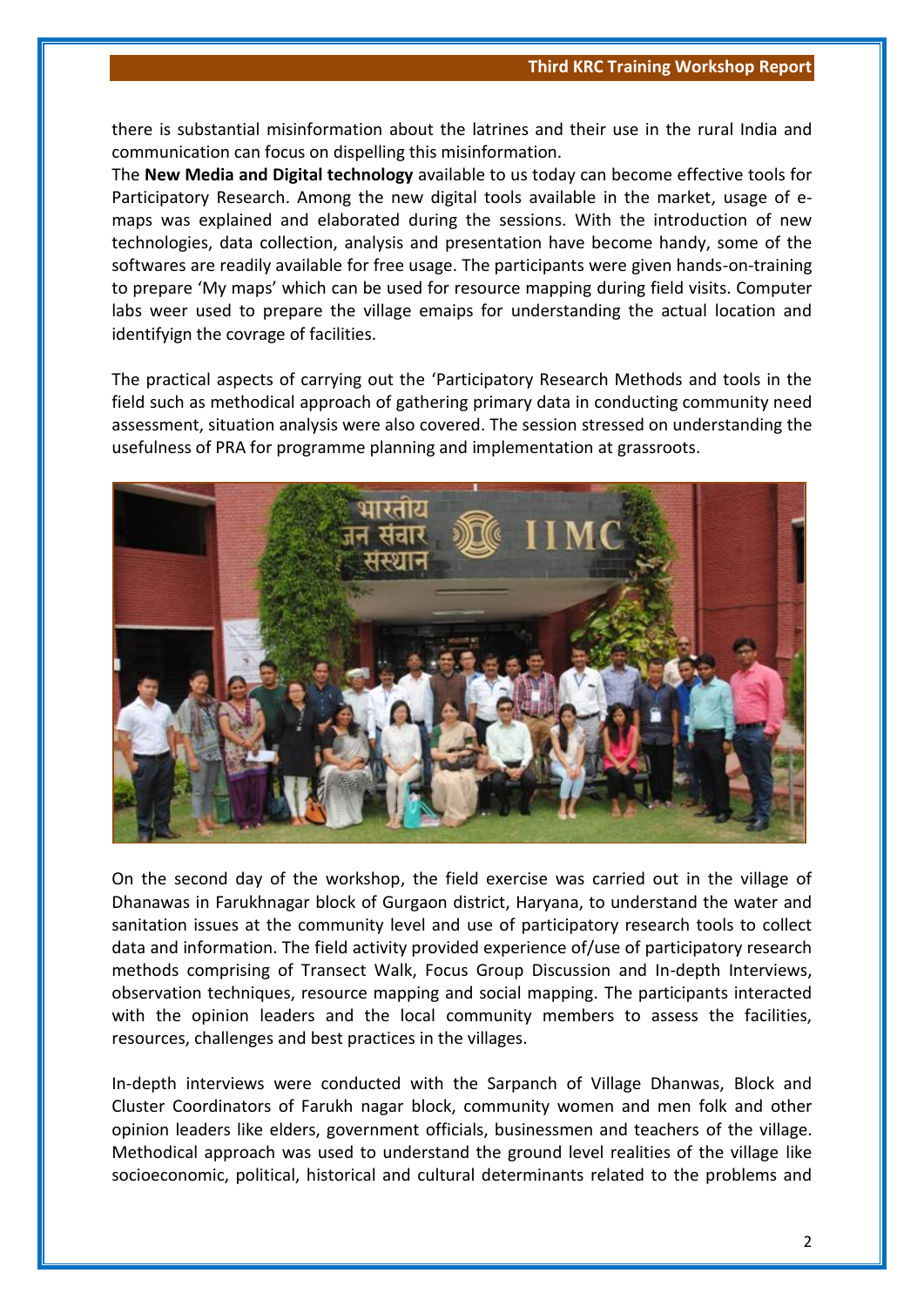best practices, interest level of the community resource persons and the extent of community engagement in the village issues and dependency on the government machinery for community needs.

The third day sessions provided orientation to the process of compilation, interpretation and presentation of information/data collected on issues like social, individual and operational barriers, availability of resources and its use, community awareness on water use, conservation, sanitation, campaigns and programmes on drinking water and sanitation.

"**Macro to Micro Data for Analysis for Planning and Implementation of Communication Programmes"** session to provided a critical appraisal of various sources of macro and micro data, related to different social issues and the much needed techniques to understand the data quality and its reliability, relevance of the published research and its reliability when using them for planning purposes. All these aspects of data and social research were explained with the best and suitable examples from water and sanitation programme.

Emphasis was also laid on the importance of generating the field data and analysis for greater understanding of water and sanitation issues and why there is a need to generate micro level data. The participants analyzed the collected information/data to identify problems and list out the barriers, resources, highlights the issues and best practices of drinking water, sanitation and toilets in the villages. The groups presented their learning in the form of power point presentation, resource and social mappings of the rural area they had visited. The group presentation used the **e-maps** by using e-maps application in limited time period to showcase variety of problems in the village. The group activity and presentations highlighted the learning of PRA research tools in the field.

The group activity involved construction of problem and solution tree from the data and information gathered through PRA methods. The groups zeroed in to a specific issue from a spectrum of water and sanitation issues prevalent in the village which was worked upon further to formulate an action plan. They also



identified the areas that would require community participation and engagement. The action plans as 'solution matrix' reflected the grasp and understanding of the participants on the issues of water and sanitation. The presentations were reviewed followed by the constructive criticism to ascertain the understanding of the participants of the issue and involvement of group members.